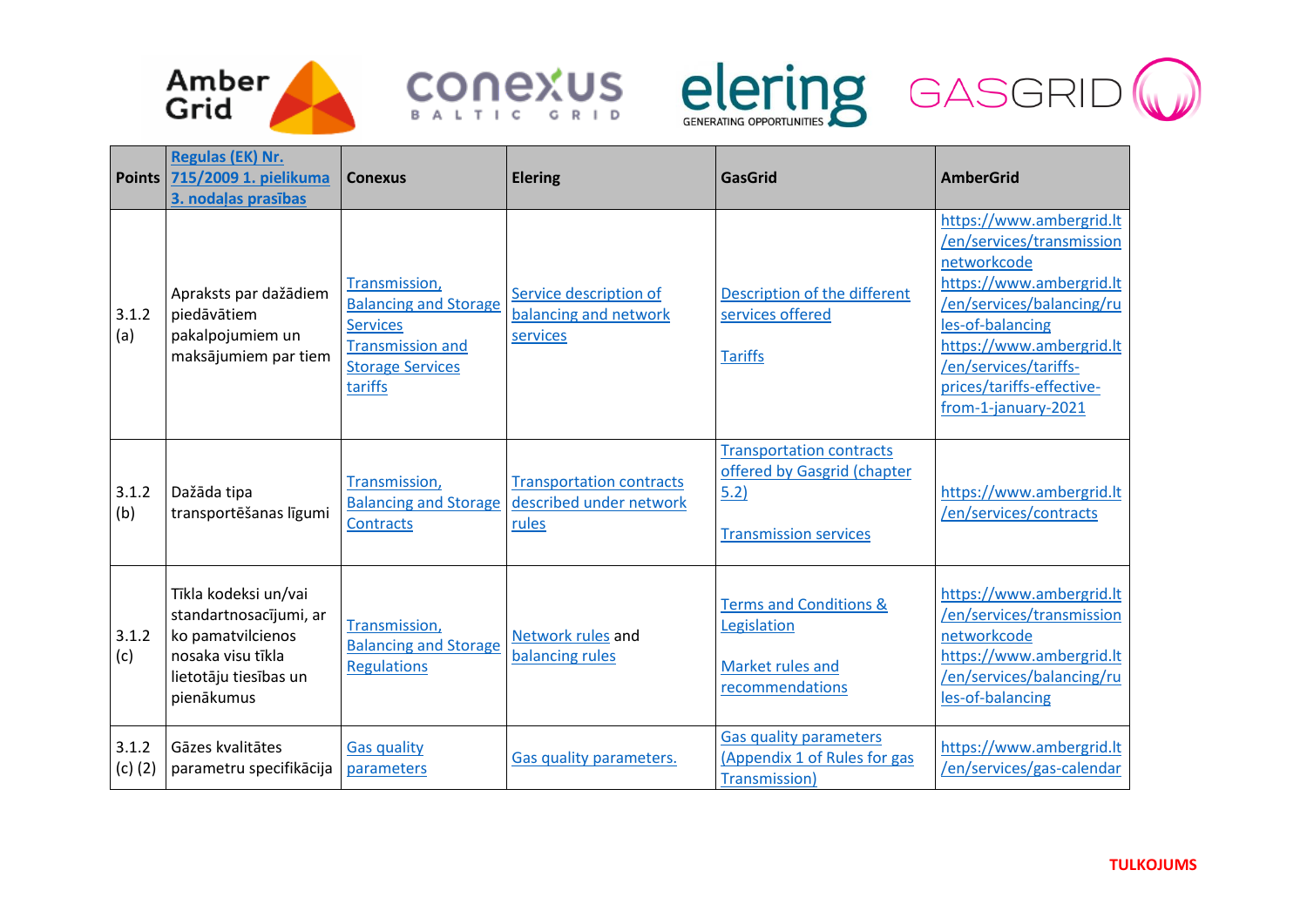







| 3.1.2<br>$(c)$ (3) | Informācija par<br>spiediena prasībām                                                                                            | Minimum and<br>maximum technically<br>feasible pressure of<br>gas transmission<br>pipelines                                        | <b>Grid connection rules</b>                                                              | Finnish gas transmission<br>network                       | https://www.ambergrid.lt<br>/en/transmission-<br>system/gas-transmission-<br>system-in-Lithuania |
|--------------------|----------------------------------------------------------------------------------------------------------------------------------|------------------------------------------------------------------------------------------------------------------------------------|-------------------------------------------------------------------------------------------|-----------------------------------------------------------|--------------------------------------------------------------------------------------------------|
| 3.1.2<br>$(c)$ (4) | Procedūra atslēdzamās<br>jaudas pārrāvuma<br>gadījumā                                                                            | Defined in point<br>$(4.7.6)$ of<br><b>Transmission</b><br><b>Regulation - Special</b><br>conditions for<br>interruptible capacity | Defined in point 4.7.6 of<br>network rules                                                | Chapter 7.5.2 of Rules for gas<br>Transmission            | https://www.ambergrid.lt<br>/en/services/transmission<br>networkcode                             |
| 3.1.2<br>(d)       | Saskaņotās procedūras,<br>ko piemēro, izmantojot<br>pārvades sistēmu,<br>tostarp svarīgāko<br>terminu definīcijas                | <b>Transmission</b><br>Regulation                                                                                                  | <b>Transmission rules.</b>                                                                | <b>Rules for gas Transmission</b>                         | https://www.ambergrid.lt<br>/en/services/transmission<br>networkcode                             |
| 3.1.2<br>(e)       | Noteikumi jaudu<br>atvēlēšanas, pārslodzes<br>novēršanas, uzkrājumu<br>novēršanas un<br>atkārtotas<br>izmantošanas<br>procedūrai | Defined in point (4) of<br><b>Transmission</b><br><b>Regulation - Capacity</b><br>allocation                                       | Defined in point (4) of<br><b>Transmission Regulation -</b><br><b>Capacity allocation</b> | <b>Rules for gas Transmission</b><br>(chapters 5.4.-5.6.) | https://www.ambergrid.lt<br>/en/services/transmission<br>networkcode                             |
| 3.1.2<br>(f)       | Noteikumi, kas<br>piemērojami jaudu<br>tirdzniecībai sekundārā<br>tirgū                                                          | Defined in point (6) of<br><b>Transmission</b><br><b>Regulation -</b><br><b>Secondary capacity</b><br>trading                      | Defined in point (6) of<br><b>Transmission Regulation -</b><br>Secondary capacity trading | <b>Rules for gas Transmission</b><br>(chapter 6)          | https://www.ambergrid.lt<br>/en/services/transmission<br>networkcode                             |
| 3.1.2<br>(g)       | Līdzsvarošanas<br>noteikumi un<br>nelīdzsvarotības                                                                               | Defined in point (8) of<br><b>Transmission</b><br><b>Regulation -</b>                                                              | Defined in point (8) of<br>Transmission Regulation -                                      | <b>Rules for gas Transmission</b><br>(chapter 9)          | https://www.ambergrid.lt<br>/en/services/balancing/ru<br>les-of-balancing                        |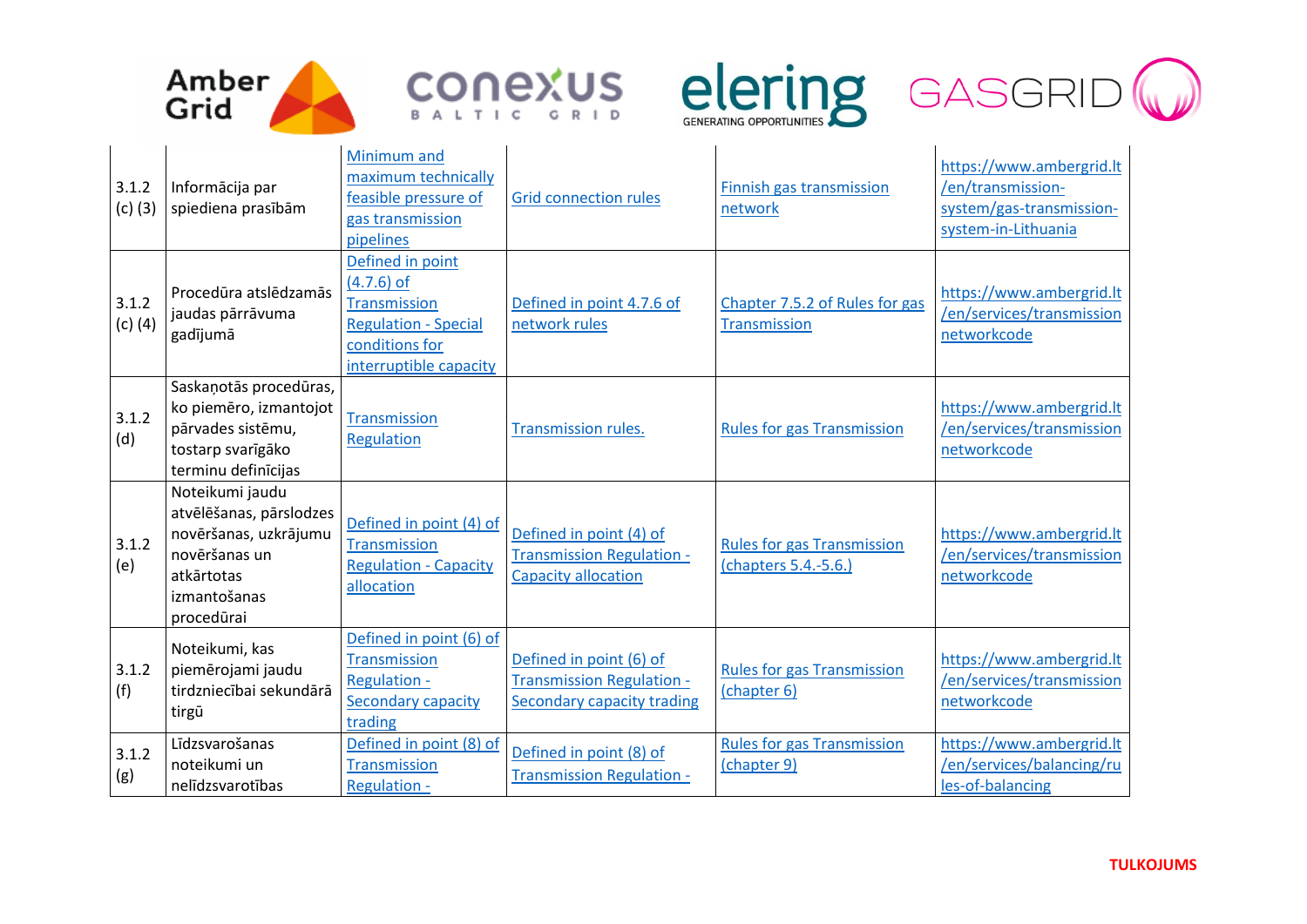







|              | maksājumu                                                                                                                                                                                         | Settlement of                                                                                                                                                            | Settlement of imbalance                                                                                                                                                   | Imbalance charges (chapter                                                                                                                              |                                                                                                                         |
|--------------|---------------------------------------------------------------------------------------------------------------------------------------------------------------------------------------------------|--------------------------------------------------------------------------------------------------------------------------------------------------------------------------|---------------------------------------------------------------------------------------------------------------------------------------------------------------------------|---------------------------------------------------------------------------------------------------------------------------------------------------------|-------------------------------------------------------------------------------------------------------------------------|
|              | aprēķināšanas metodes                                                                                                                                                                             | imbalance and                                                                                                                                                            | and neutrality charges                                                                                                                                                    | 17.4.                                                                                                                                                   |                                                                                                                         |
|              |                                                                                                                                                                                                   | neutrality charges                                                                                                                                                       |                                                                                                                                                                           |                                                                                                                                                         |                                                                                                                         |
| 3.1.2<br>(h) | Pielāgojamības un<br>pielaižu apjomi, kas<br>transporta un citos<br>pakalpojumos iekļauti<br>bez īpašas maksas, kā<br>arī visus pielāgojumus,<br>ko piedāvā papildus, un<br>attiecīgos maksājumus | Currently not offered<br>by Conexus Baltic<br>Grid                                                                                                                       | Currently not offered by<br>Elering                                                                                                                                       | <b>Balticconnector tolerance for</b><br>avoiding underutilization fee<br>(chapter 4.4.)<br><b>Balticconnector tolerance and</b><br>underutilization fee | <b>NA</b>                                                                                                               |
| 3.1.2<br>(i) | Apraksts par pārvades<br>sistēmas operatora<br>izmantoto gāzes<br>sistēmu un tās<br>būtiskajiem saslēgumu<br>punktiem                                                                             | <b>Conexus Baltic Grid</b><br><b>Gas Transmission</b><br>System<br><b>ENTSOG Transmission</b><br><b>Capacity Map</b><br><b>ENTSOG</b><br><b>Transparency</b><br>Platform | <b>Elering and Estonian gas</b><br>system description<br><b>ENTSOG Transmission</b><br><b>Capacity Map</b><br><b>ENTSOG Transparency</b><br>Platform                      | Finnish gas transmission<br>network                                                                                                                     | https://www.ambergrid.lt<br>/en/transmission-<br>system/gas-transmission-<br>system-in-Lithuania                        |
| 3.1.2<br>(j) | Noteikumi, kas<br>piemērojami, lai<br>pievienotos sistēmai                                                                                                                                        | Connections to the<br>transmission grid                                                                                                                                  | <b>Grid connection rules</b>                                                                                                                                              | <b>Connection services</b><br><b>Terms and Conditions of</b><br><b>Connection Service to the</b><br><b>Transmission System</b>                          | https://www.ambergrid.lt<br>/en/services/procedure-<br>for-the-connection-to-<br>Lithuanias-gas-<br>transmission-system |
| 3.1.2<br>(k) | Informācija par<br>ārkārtas mehānismiem                                                                                                                                                           | <b>Preventive Action</b><br><b>Plan and Emergency</b><br><b>Action Plan</b>                                                                                              | <b>Preventive Action Plan and</b><br><b>Emergency Action Plan</b><br>according to Regulation (EU)<br>No 2017/1938,<br>concerning measures to<br>safeguard the security of | Chapter 15 of Rules for gas<br>Transmission                                                                                                             | https://www.ambergrid.lt<br>/en/services/procedures-<br>in-case-of-emergency-<br>maintenance-services                   |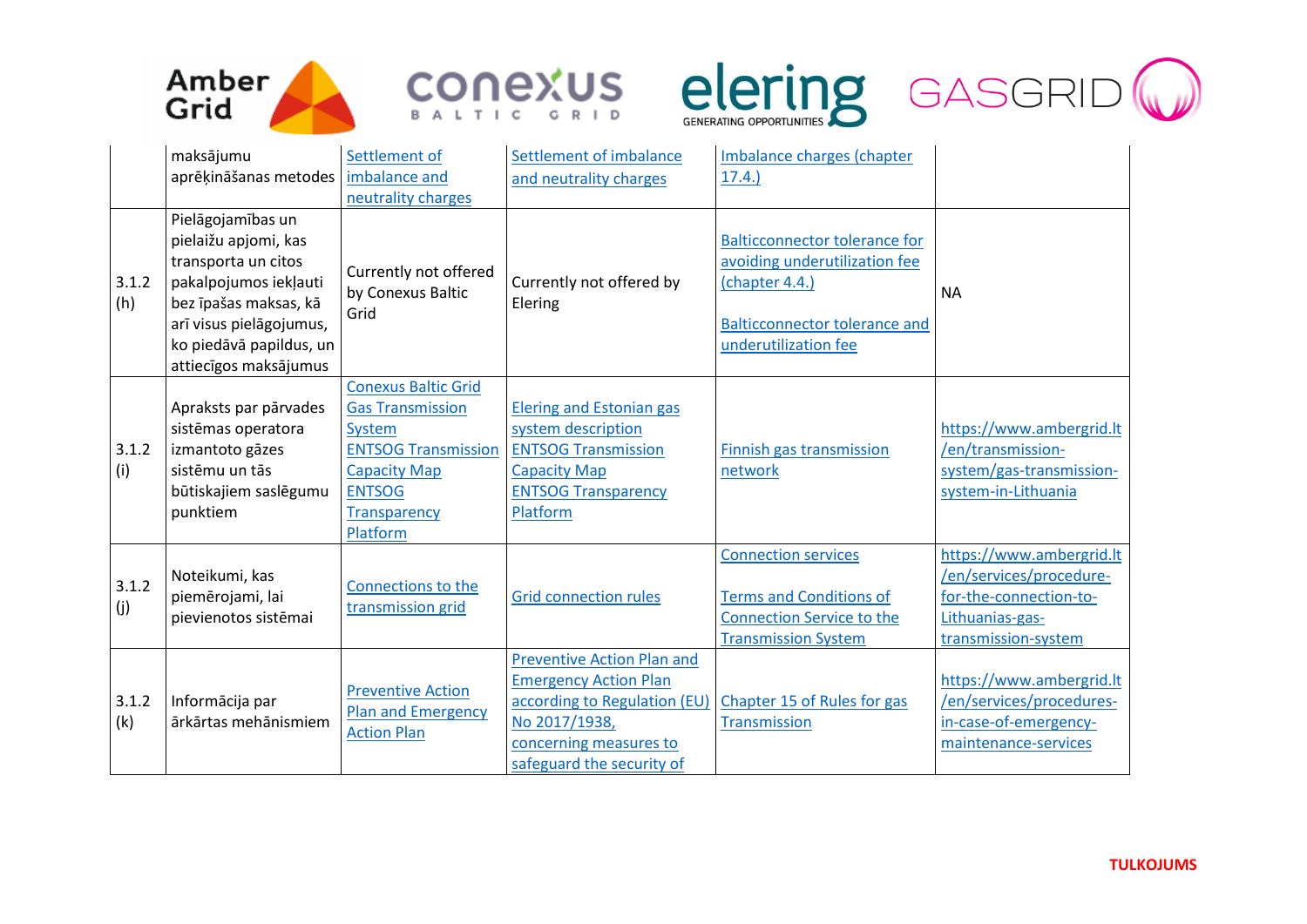







| 3.1.2<br>(1) | Procedūras saslēgumu<br>punktos, par kurām<br>vienojušies pārvades<br>sistēmu operatori un<br>kuras attiecas uz tīkla<br>lietotāju piekļuvi<br>attiecīgajām pārvades<br>sistēmām, saistībā ar<br>tīkla savstarpēju<br>izmantojamību,<br>pieņemtās nominācijas<br>procedūras un<br>saskaņošanas<br>procedūras, un citas<br>pieņemtās procedūras,<br>kas paredz noteikumus<br>saistībā ar gāzes<br>plūsmas sadalījumu un<br>līdzsvarošanu, tostarp<br>izmantotās metodes | <b>Matching procedures</b><br>- Capacity allocation<br>is defined in point (4)<br>of Transmission<br>Regulation<br>- Nomination and re-<br>nomination is defined<br>in point (7) of<br><b>Transmission</b><br>Regulation<br>- Allocation is defined<br>in point (8) of<br>Transmission<br>Regulation | gas supply and repealing<br>Regulation No 994/2010<br><b>Matching procedures</b><br>- Capacity allocation is<br>defined in point (4) of<br><b>Transmission Regulation</b><br>- Nomination and re-<br>nomination is defined in<br>point (7) of Transmission<br>Regulation<br>- Allocation is defined in<br>point (8) of Transmission<br>Regulation | Chapters 7, 8 and 9 of Rules<br>for gas Transmission                                                                                                                                                                                       | https://www.ambergrid.lt<br>/en/services/transmission<br>networkcode                                      |
|--------------|------------------------------------------------------------------------------------------------------------------------------------------------------------------------------------------------------------------------------------------------------------------------------------------------------------------------------------------------------------------------------------------------------------------------------------------------------------------------|------------------------------------------------------------------------------------------------------------------------------------------------------------------------------------------------------------------------------------------------------------------------------------------------------|---------------------------------------------------------------------------------------------------------------------------------------------------------------------------------------------------------------------------------------------------------------------------------------------------------------------------------------------------|--------------------------------------------------------------------------------------------------------------------------------------------------------------------------------------------------------------------------------------------|-----------------------------------------------------------------------------------------------------------|
| 3.1.2<br>(m) | Metodoloģija aprēķinot<br>tehnisko jaudu                                                                                                                                                                                                                                                                                                                                                                                                                               | <b>Technical capacity</b><br>calculation                                                                                                                                                                                                                                                             | Section Technical capacit<br>calculation<br>https://elering.ee/en/gas-<br>system#tab0                                                                                                                                                                                                                                                             | Technical capacity is defined<br>only at Balticconnector IP.<br>Gasgrid offers the maximum<br>firm capacity that it can offer<br>to the shippers, taking into<br>account of system integrity<br>and the operational<br>requirements of the | https://www.ambergrid.lt<br>/en/services/capacity-<br>information/calculation-<br>of-technical-capacities |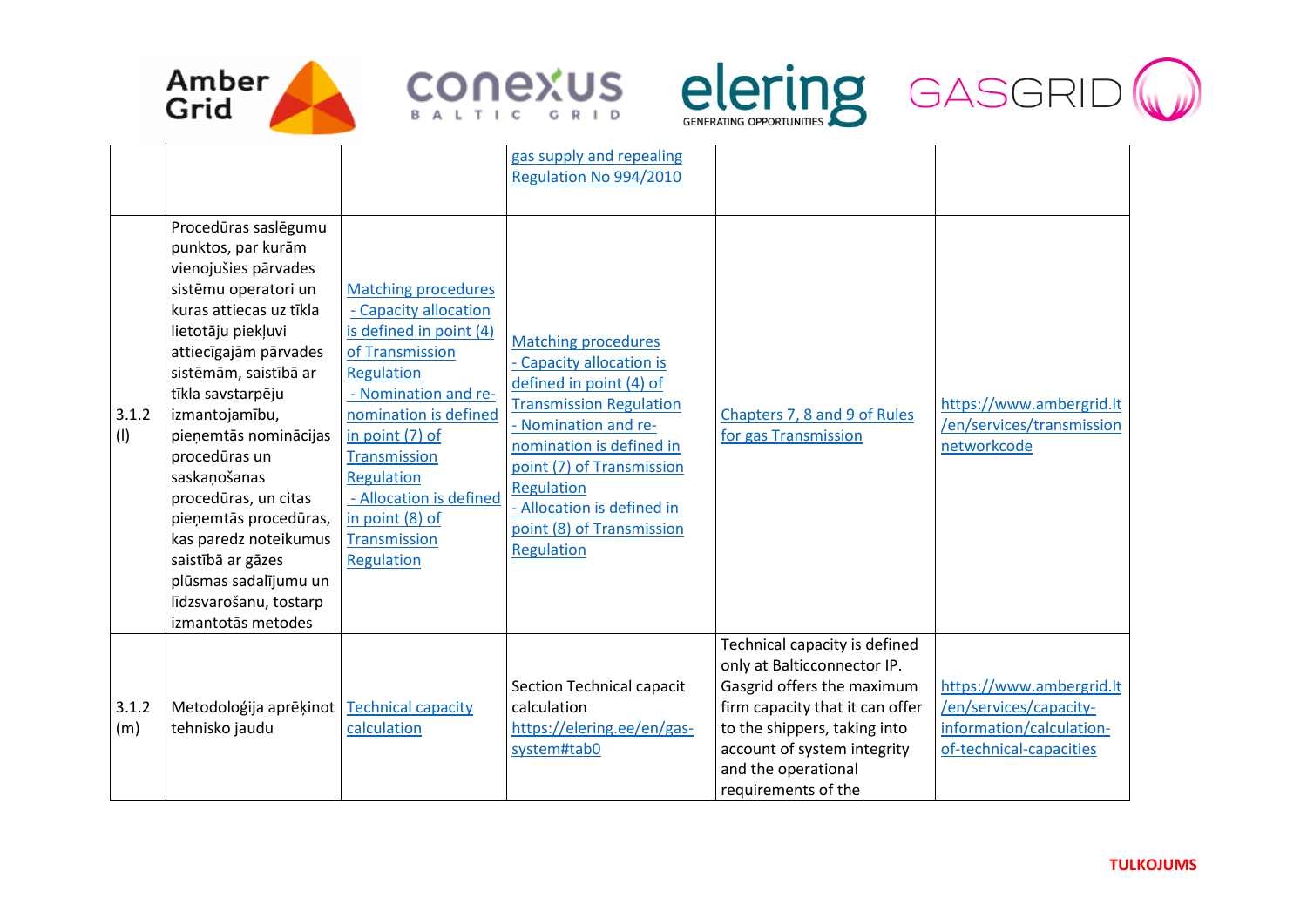





|                           |                                                                                                                                                                                                                         |                                                                                                                                                                                                                                                                                                                                  |                                                                                                                                     | transmission network. In<br>other points capacity can be<br>booked without restrictions.<br>Gasgrid calculates the<br>technical capacity by using<br>SIMONE modelling software.<br>Gasgrid applies hydraulic<br>calculation model. |                                                                                                  |
|---------------------------|-------------------------------------------------------------------------------------------------------------------------------------------------------------------------------------------------------------------------|----------------------------------------------------------------------------------------------------------------------------------------------------------------------------------------------------------------------------------------------------------------------------------------------------------------------------------|-------------------------------------------------------------------------------------------------------------------------------------|------------------------------------------------------------------------------------------------------------------------------------------------------------------------------------------------------------------------------------|--------------------------------------------------------------------------------------------------|
| 3.3<br>(1)<br>3.3.<br>(3) | Aktualo un vēsturisko<br>informāciju par<br>tehnisko jaudu, kopējo<br>konstanto un<br>atslēdzamo jaudu, un<br>pieejamo konstanto un<br>atslēdzamo jaudu.<br>Nominācijas un<br>renominācijas. Faktiskā<br>fiziskā plūsma | Capacity,<br>Nominations and<br><b>Allocations from year</b><br>2020<br><b>Physical flows</b><br>The information is<br>also published on<br><b>ENTSOG</b><br><b>Transparency</b><br>Platform<br><b>Historical</b><br>transmission data<br>years 2017 - 2020<br><b>Historical</b><br>transmission data up<br>to 2nd April of 2017 | Capacity, Nomination,<br><b>Allocations and Physical</b><br>transfer information<br>available at ENTSO-G and<br><b>Elering Live</b> | <b>ENTSOG Transparency</b><br>Platform                                                                                                                                                                                             | https://www.ambergrid.lt<br>/en/services/capacity-<br>information/capacity-and-<br>gas-flow-data |
| 3.3<br>(4)                | Bruto siltumietilpības<br>vai Vobbes indeksa<br>izmērītās vērtības                                                                                                                                                      | <b>Gas quality</b><br>parameters                                                                                                                                                                                                                                                                                                 | <b>Gas Quality parameters</b><br>available at ENTSO-G and<br><b>Elering Live</b>                                                    | <b>ENTSOG Transparency</b><br>Platform                                                                                                                                                                                             | https://www.ambergrid.lt<br>/en/services/gas-calendar                                            |
| 3.3<br>$(1)$ (f-<br>g)    | Informācija par jaudas<br>pārrāvumiem                                                                                                                                                                                   | <b>Urgent market</b><br>messages<br><b>Urgent market</b>                                                                                                                                                                                                                                                                         | <b>Urgent market messages</b>                                                                                                       | <b>Urgent market messages</b><br><b>Rules for gas Transmission</b><br>(chapter 12)                                                                                                                                                 | https://www.ambergrid.lt<br>/en/services/maintenance<br>-works                                   |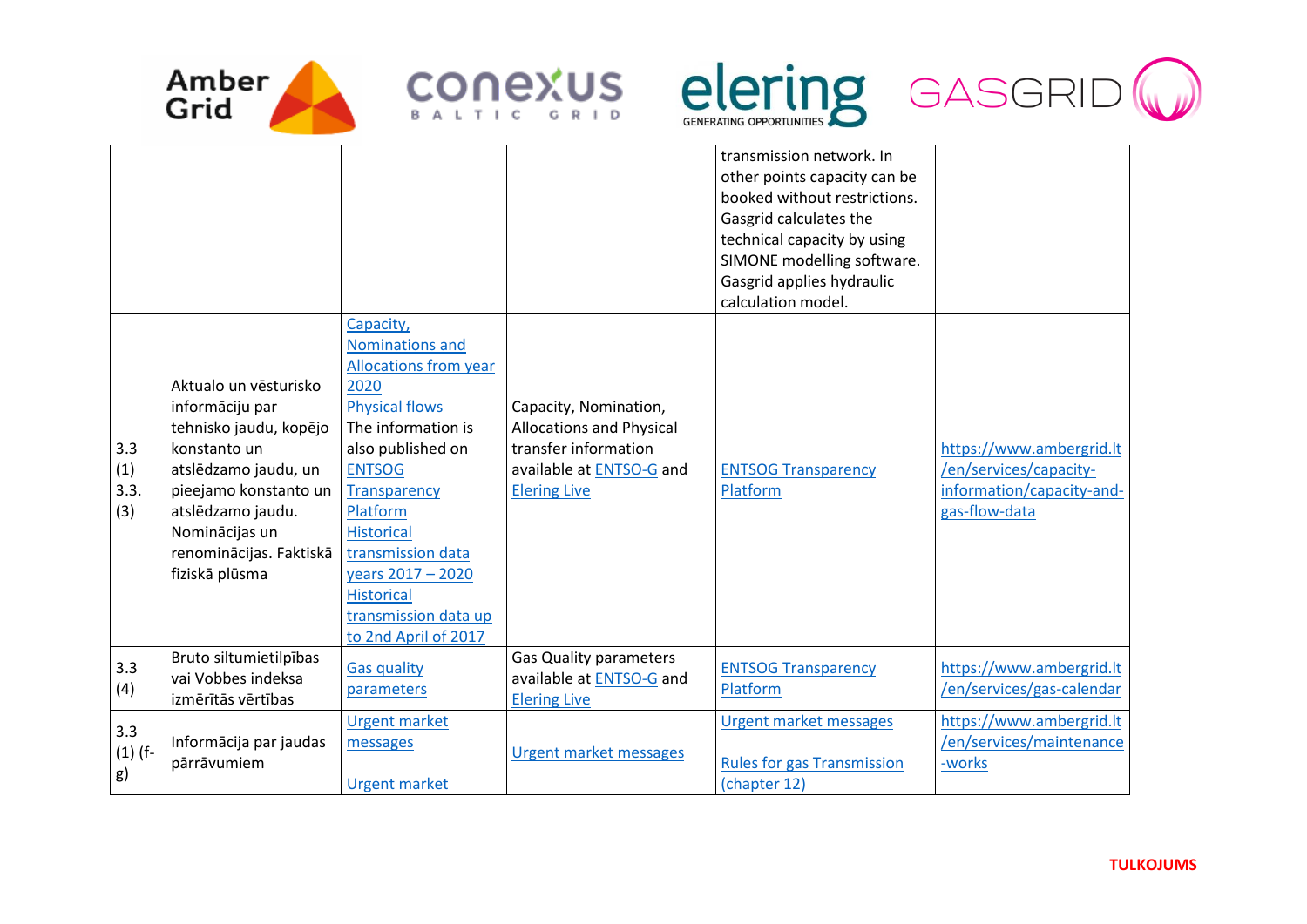







|               |                                                            | messages (ENTSOG<br><b>Transparency</b><br>Platform)                                                                                                                                                                                                                                                                    |                                                                                                                                                                                                                                                                                                                       |                                                                                                        | <b>Urgent market messages</b>                                                                          |
|---------------|------------------------------------------------------------|-------------------------------------------------------------------------------------------------------------------------------------------------------------------------------------------------------------------------------------------------------------------------------------------------------------------------|-----------------------------------------------------------------------------------------------------------------------------------------------------------------------------------------------------------------------------------------------------------------------------------------------------------------------|--------------------------------------------------------------------------------------------------------|--------------------------------------------------------------------------------------------------------|
| 3.4<br>(1)(2) | Informācija par<br>sekundaro tirgu                         | Hormonized<br>conditions is defined<br>in point $(6)$ of<br><b>Transmission</b><br><b>Regulation -</b><br>Secondary capacity<br>trading                                                                                                                                                                                 | Hormonized conditions is<br>defined in point (6) of<br><b>Transmission Regulation -</b><br><b>Secondary capacity trading</b>                                                                                                                                                                                          | <b>Rules for gas Transmission</b><br>(chapter 6)                                                       | https://www.ambergrid.lt<br>/en/services/capacity-<br>information/secondaryca<br>pacitymarket          |
| 3.4<br>(3)    | Līdzsvarošanas<br>pakalpojumi                              | Calculation and<br>application principles<br>as well as other<br>details are defined in<br>the Balancing<br>Regulation:<br>- Balancing prices<br>- MSP and MBP<br>incentive factors<br>- Neutrality charge<br>Information regarding<br>the balance status of<br>each network user is<br>accessible via client<br>portal | Calculation and application<br>principles as well as other<br>details are defined in the<br><b>Balancing Regulation:</b><br>- Balancing prices<br>- MSP and MBP incentive<br>factors<br>- Neutrality charge<br>Information regarding the<br>balance status of each<br>network user is accessible<br>via client portal | <b>Terms and Conditions of</b><br><b>Balancing</b><br><b>Rules for gas Transmission</b><br>(chapter 9) | Information regarding the<br>balance status of each<br>network user is accessible<br>via client portal |
| 3.4<br>(4)    | Pielāgojamības<br>pakalpojumi, izņemot<br>pielaižu apjomus | <b>Currently Conexus</b><br>Baltic Grid do not<br>offer flexibility<br>services                                                                                                                                                                                                                                         | Currently Elering do not<br>offer flexibility services                                                                                                                                                                                                                                                                | <b>NA</b>                                                                                              | <b>NA</b>                                                                                              |